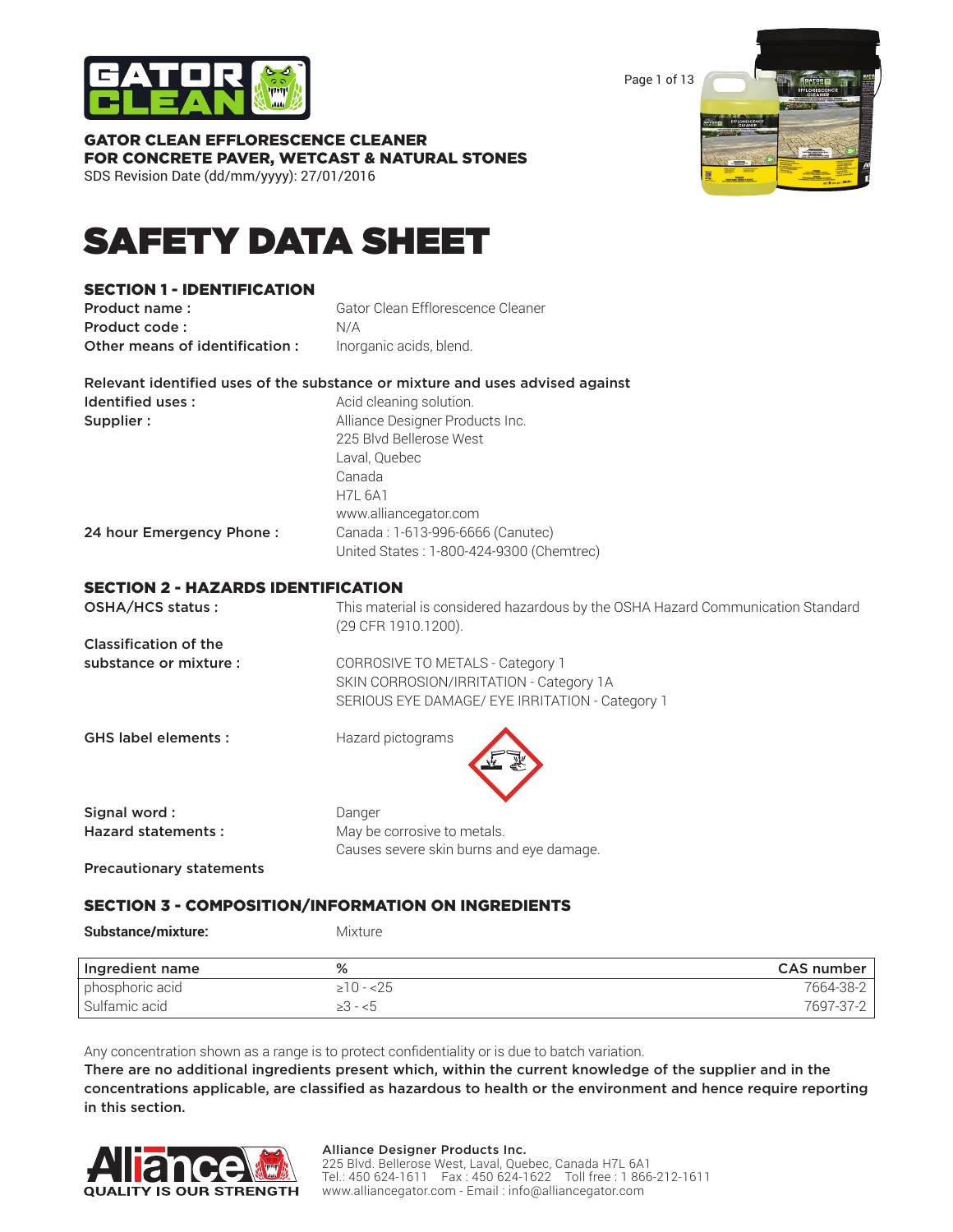

Page 2 of 13

# GATOR CLEAN EFFLORESCENCE CLEANER FOR CONCRETE PAVER, WETCAST & NATURAL STONES

SDS Revision Date (dd/mm/yyyy): 27/01/2016

### SECTION 3 - COMPOSITION/INFORMATION ON INGREDIENTS (CONT.)

Occupational exposure limits, if available, are listed in Section 8.

### SECTION 4 - FIRST AID MEASURES

#### **DESCRIPTION OF NECESSARY FIRST AID MEASURES**

Eye contact : Get medical attention immediately. Call a poison center or physician. Immediately flush eyes with plenty of water, occasionally lifting the upper and lower eyelids. Check for and remove any contact lenses. Continue to rinse for at least 10 minutes. Chemical burns must be treated promptly by a physician.

**Inhalation :** Get medical attention immediately. Call a poison center or physician. Remove victim to contact to Get medical attention immediately. Call a poison center or physician. Remove victim to fresh air and keep at rest in a position comfortable for breathing. If it is suspected that fumes are still present, the rescuer should wear an appropriate mask or self-contained breathing apparatus. If not breathing, if breathing is irregular or if respiratory arrest occurs, provide artificial respiration or oxygen by trained personnel. It may be dangerous to the person providing aid to give mouth-to-mouth resuscitation. If unconscious, place in recovery position and get medical attention immediately. Maintain an open airway. Loosen tight clothing such as a collar, tie, belt or waistband. In case of inhalation of decomposition products in a fire, symptoms may be delayed. The exposed person may need to be kept under medical surveillance for 48 hours.

**Skin contact :** Get medical attention immediately. Call a poison center or physician. Flush contaminated skin with plenty of water. Remove contaminated clothing and shoes. Wash contaminated clothing thoroughly with water before removing it, or wear gloves. Continue to rinse for at least 10 minutes. Chemical burns must be treated promptly by a physician. Wash clothing before reuse. Clean shoes thoroughly before reuse.

**Ingestion :** Get medical attention immediately. Call a poison center or physician. Wash out mouth with water. Remove dentures if any. Remove victim to fresh air and keep at rest in a position comfortable for breathing. If material has been swallowed and the exposed person is conscious, give small quantities of water to drink. Stop if the exposed person feels sick as vomiting may be dangerous. Do not induce vomiting unless directed to do so by medical personnel. If vomiting occurs, the head should be kept low so that vomit does not enter the lungs. Chemical burns must be treated promptly by a physician. Never give anything by mouth to an unconscious person. If unconscious, place in recovery position and get medical attention immediately. Maintain an open airway. Loosen tight clothing such as a collar, tie, belt or waistband.

## **MOST IMPORTANT SYMPTOMS/EFFECTS, ACUTE AND DELAYED POTENTIAL ACUTE HEALTH EFFECTS**

| Eye contact :  | Causes serious eye irritation.                    |  |  |
|----------------|---------------------------------------------------|--|--|
| Inhalation :   | No known significant effects or critical hazards. |  |  |
| Skin contact : | Causes severe burns.                              |  |  |
| Ingestion :    | Corrosive to the digestive tract. Causes burns.   |  |  |

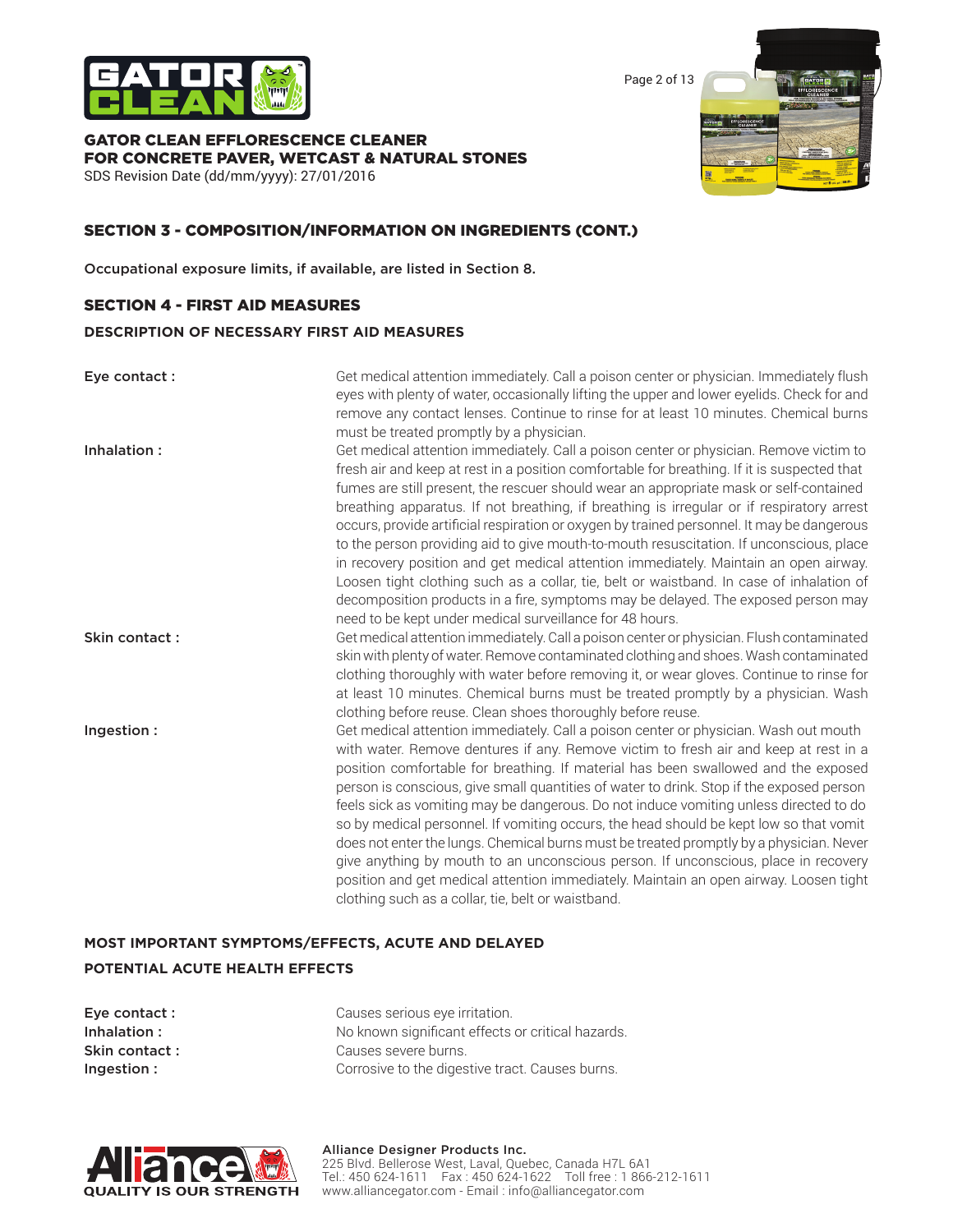

Page 3 of 13

### GATOR CLEAN EFFLORESCENCE CLEANER FOR CONCRETE PAVER, WETCAST & NATURAL STONES SDS Revision Date (dd/mm/yyyy): 27/01/2016



### SECTION 4 - FIRST AID MEASURES (CONT.)

### **OVER-EXPOSURE SIGNS/SYMPTOMS**

| Eye contact:  | Adverse symptoms may include the following:<br>pain<br>watering<br>redness                           |
|---------------|------------------------------------------------------------------------------------------------------|
| Inhalation:   | No specific data.                                                                                    |
| Skin contact: | Adverse symptoms may include the following:<br>pain or irritation<br>redness<br>blistering may occur |
| Ingestion:    | stomach pains                                                                                        |

### **INDICATION OF IMMEDIATE MEDICAL ATTENTION AND SPECIAL TREATMENT NEEDED, IF NECESSARY**

| Notes to physician :               | In case of inhalation of decomposition products in a fire, symptoms may be delayed.<br>The exposed person may need to be kept under medical surveillance for 48 hours.                                                                                                                                                                                                                                        |  |  |
|------------------------------------|---------------------------------------------------------------------------------------------------------------------------------------------------------------------------------------------------------------------------------------------------------------------------------------------------------------------------------------------------------------------------------------------------------------|--|--|
| Specific treatments :              | No specific treatment.                                                                                                                                                                                                                                                                                                                                                                                        |  |  |
| <b>Protection of first-aiders:</b> | No action shall be taken involving any personal risk or without suitable training. If it is<br>suspected that fumes are still present, the rescuer should wear an appropriate mask or<br>self-contained breathing apparatus. It may be dangerous to the person providing aid to<br>give mouth-to-mouth resuscitation. Wash contaminated clothing thoroughly with water<br>before removing it, or wear gloves. |  |  |

### **SEE TOXICOLOGICAL INFORMATION (SECTION 11)**

### SECTION 5 - FIRE FIGHTING MEASURES

# **EXTINGUISHING MEDIA**

| Suitable extinguishing media:<br>Unsuitable extinguishing media: | Use an extinguishing agent suitable for the surrounding fire.<br>None known.                                                                                                                      |  |  |
|------------------------------------------------------------------|---------------------------------------------------------------------------------------------------------------------------------------------------------------------------------------------------|--|--|
| Specific hazards arising<br>from the chemical:                   | In a fire or if heated, a pressure increase will occur and the container may burst.                                                                                                               |  |  |
| <b>Hazardous thermal</b><br>decomposition products :             | Decomposition products may include the following materials:<br>nitrogen oxides<br>phosphorus oxides                                                                                               |  |  |
| Special protective actions<br>for fire-fighters :                | Promptly isolate the scene by removing all persons from the vicinity of the incident if<br>there is a fire. No action shall be taken involving any personal risk or without suitable<br>training. |  |  |



#### Alliance Designer Products Inc. 225 Blvd. Bellerose West, Laval, Quebec, Canada H7L 6A1 Tel.: 450 624-1611 Fax : 450 624-1622 Toll free : 1 866-212-1611 www.alliancegator.com - Email : info@alliancegator.com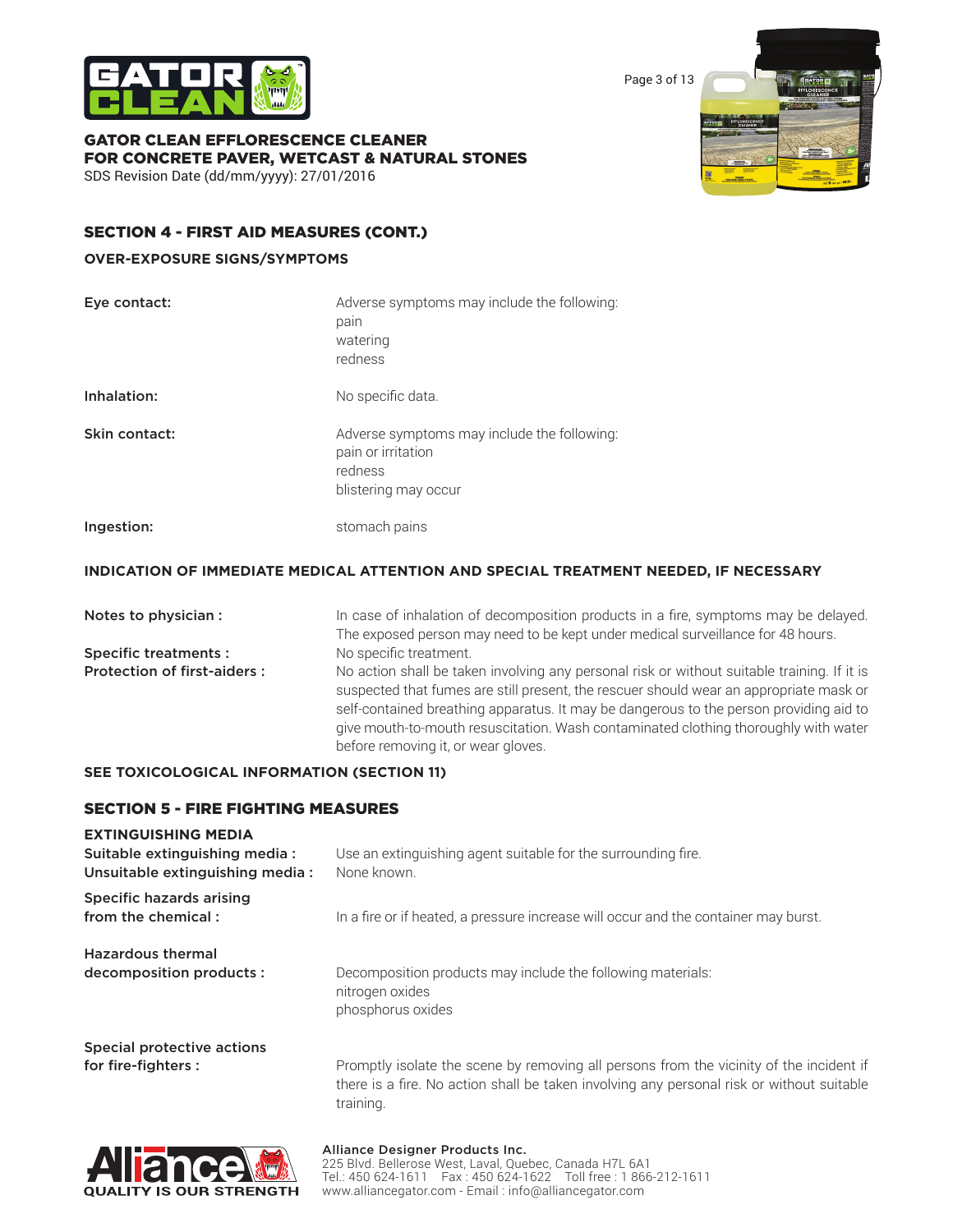

Page 4 of 13

GATOR CLEAN EFFLORESCENCE CLEANER FOR CONCRETE PAVER, WETCAST & NATURAL STONES SDS Revision Date (dd/mm/yyyy): 27/01/2016



### SECTION 5 - FIRE FIGHTING MEASURES (CONT.)

Special protective

equipment for fire-fighters : Fire-fighters should wear appropriate protective equipment and self-contained breathing apparatus (SCBA) with a full face-piece operated in positive pressure mode.

> earth, vermiculite or diatomaceous earth and place in container for disposal according to local regulations (see Section 13). Dispose of via a licensed waste disposal contractor. Contaminated absorbent material may pose the same hazard as the spilled product. Note: see Section 1 for emergency contact information and Section 13 for waste disposal.

> smoking. Remove contaminated clothing and protective equipment before entering eating areas. See also Section 8 for additional information on hygiene measures.

### SECTION 6 - ACCIDENTAL RELEASE MEASURES

#### **PERSONAL PRECAUTIONS, PROTECTIVE EQUIPMENT AND EMERGENCY PROCEDURES**

| For non-emergency personnel:      | No action shall be taken involving any personal risk or without suitable training. Evacuate<br>surrounding areas. Keep unnecessary and unprotected personnel from entering.<br>Do not touch or walk through spilled material. Do not breathe vapor or mist. Provide<br>adequate ventilation. Wear appropriate respirator when ventilation is inadequate. Put on<br>appropriate personal protective equipment. |  |  |
|-----------------------------------|---------------------------------------------------------------------------------------------------------------------------------------------------------------------------------------------------------------------------------------------------------------------------------------------------------------------------------------------------------------------------------------------------------------|--|--|
| For emergency responders :        | If specialised clothing is required to deal with the spillage, take note of any information<br>in Section 8 on suitable and unsuitable materials. See also the information in "For non-<br>emergency personnel".                                                                                                                                                                                              |  |  |
| <b>Environmental precautions:</b> | Avoid dispersal of spilled material and runoff and contact with soil, waterways, drains<br>and sewers. Inform the relevant authorities if the product has caused environmental<br>pollution (sewers, waterways, soil or air).                                                                                                                                                                                 |  |  |
|                                   | <b>METHODS AND MATERIALS FOR CONTAINMENT AND CLEANING UP</b>                                                                                                                                                                                                                                                                                                                                                  |  |  |
| Small spill:                      | Stop leak if without risk. Move containers from spill area. Dilute with water and mop up<br>if water-soluble. Alternatively, or if water-insoluble, absorb with an inert dry material and<br>place in an appropriate waste disposal container. Absorb spillage to prevent material<br>damage. Dispose of via a licensed waste disposal contractor.                                                            |  |  |
| Large spill:                      | Stop leak if without risk. Move containers from spill area. Absorb spillage to prevent<br>material damage. Approach release from upwind. Prevent entry into sewers, water courses,<br>basements or confined areas. Wash spillages into an effluent treatment plant or proceed<br>as follows. Contain and collect spillage with non-combustible, absorbent material e.g. sand,                                 |  |  |

#### SECTION 7 - HANDLING AND STORAGE

#### **PRECAUTIONS FOR SAFE HANDLING**

Protective measures : Put on appropriate personal protective equipment (see Section 8). Do not get in eyes or on skin or clothing. Do not breathe vapor or mist. Do not ingest. If during normal use the material presents a respiratory hazard, use only with adequate ventilation or wear appropriate respirator. Keep in the original container or an approved alternative made from a compatible material, kept tightly closed when not in use. Empty containers retain product residue and can be hazardous. Do not reuse container. Absorb spillage to prevent material damage. Advice on general occupational hygiene : Eating, drinking and smoking should be prohibited in areas where this material is handled, stored and processed. Workers should wash hands and face before eating, drinking and



#### Alliance Designer Products Inc. 225 Blvd. Bellerose West, Laval, Quebec, Canada H7L 6A1 Tel.: 450 624-1611 Fax : 450 624-1622 Toll free : 1 866-212-1611 www.alliancegator.com - Email : info@alliancegator.com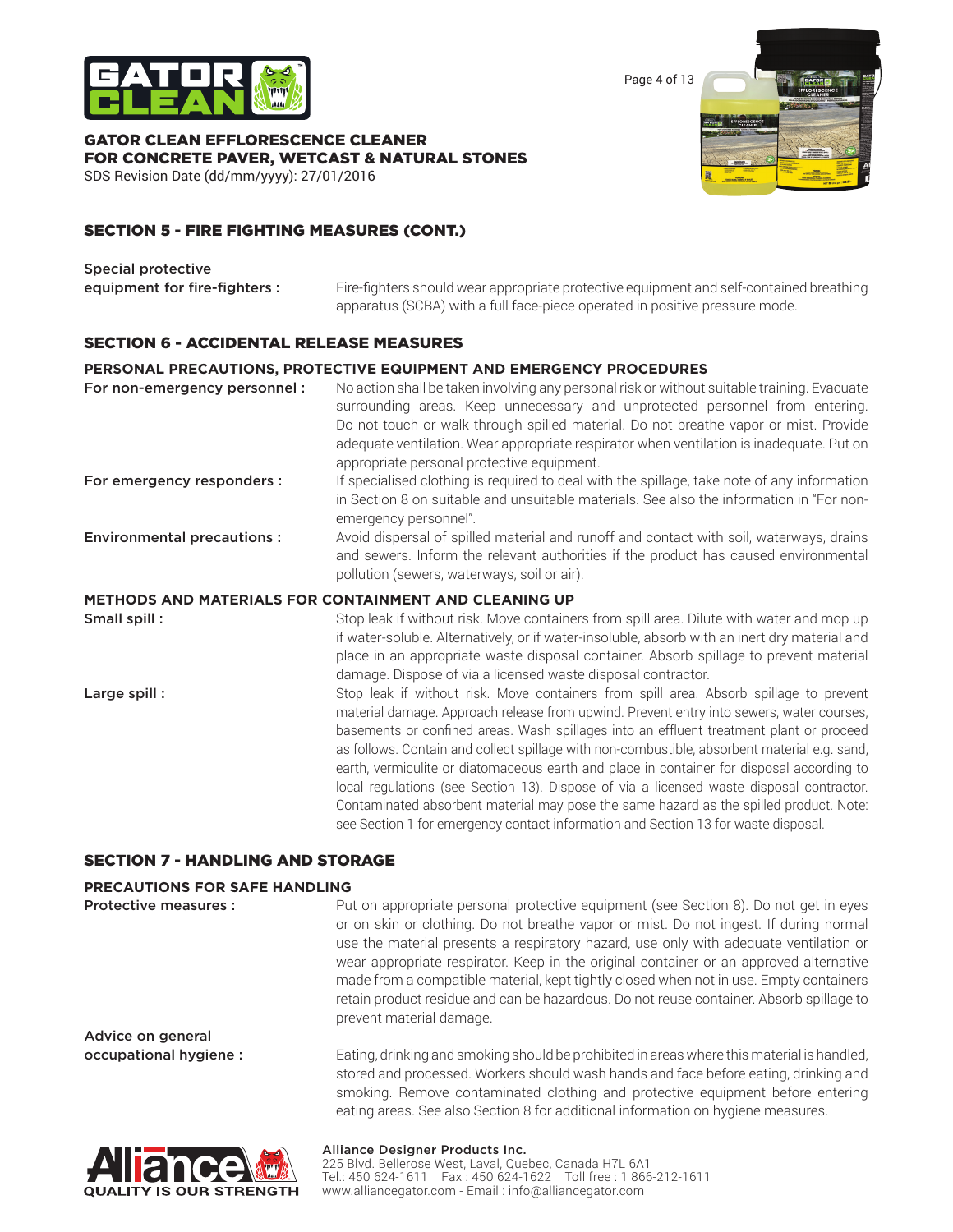

Page 5 of 13

GATOR CLEAN EFFLORESCENCE CLEANER FOR CONCRETE PAVER, WETCAST & NATURAL STONES SDS Revision Date (dd/mm/yyyy): 27/01/2016



### SECTION 7 - HANDLING AND STORAGE (CONT.)

Conditions for safe storage,

including any incompatibilities : Store in accordance with local regulations. Store in original container protected from direct sunlight in a dry, cool and well-ventilated area, away from incompatible materials (see Section 10) and food and drink. Store in corrosive resistant container with a resistant inner liner. Store locked up. Keep container tightly closed and sealed until ready for use. Containers that have been opened must be carefully resealed and kept upright to prevent leakage. Do not store in unlabeled containers. Use appropriate containment to avoid environmental contamination.

### SECTION 8 - EXPOSURE CONTROLS AND PERSONAL PROTECTION

### **CONTROL PARAMETERS**

Occupational exposure limits

| Ingredient name | <b>Exposure limits</b>                 |  |
|-----------------|----------------------------------------|--|
| phosphoric acid | ACGIH TLV (United States, 4/2014).     |  |
|                 | TWA: 1 mg/m <sup>3</sup> 8 hours.      |  |
|                 | STEL: 3 mg/m <sup>3</sup> 15 minutes.  |  |
|                 | OSHA PEL 1989 (United States, 3/1989). |  |
|                 | TWA: 1 mg/m <sup>3</sup> 8 hours.      |  |
|                 | STEL: 3 mg/m <sup>3</sup> 15 minutes.  |  |
|                 | NIOSH REL (United States, 10/2013).    |  |
|                 | TWA: 1 mg/m <sup>3</sup> 10 hours.     |  |
|                 | STEL: 3 mg/m <sup>3</sup> 15 minutes.  |  |
|                 | OSHA PEL (United States, 2/2013).      |  |
|                 | TWA: 1 mg/m <sup>3</sup> 8 hours.      |  |
| Sulfamic acid   | ACGIH TLV (United States, 4/2014).     |  |
|                 | TWA: 2 ppm 8 hours.                    |  |
|                 | TWA: 5.2 mg/m <sup>3</sup> 8 hours.    |  |
|                 | STEL: 4 ppm 15 minutes.                |  |
|                 | STEL: 10 mg/m <sup>3</sup> 15 minutes. |  |
|                 | OSHA PEL 1989 (United States, 3/1989). |  |
|                 | TWA: 2 ppm 8 hours.                    |  |
|                 | TWA: 5 mg/m <sup>3</sup> 8 hours.      |  |
|                 | STEL: 4 ppm 15 minutes.                |  |
|                 | STEL: 10 mg/m <sup>3</sup> 15 minutes. |  |
|                 | NIOSH REL (United States, 10/2013).    |  |
|                 | TWA: 2 ppm 10 hours.                   |  |
|                 | TWA: 5 mg/m <sup>3</sup> 10 hours.     |  |
|                 | STEL: 4 ppm 15 minutes.                |  |
|                 | STEL: 10 mg/m <sup>3</sup> 15 minutes. |  |
|                 | OSHA PEL (United States, 2/2013).      |  |
|                 | TWA: 2 ppm 8 hours.                    |  |
|                 | TWA: 5 mg/m <sup>3</sup> 8 hours.      |  |
|                 |                                        |  |

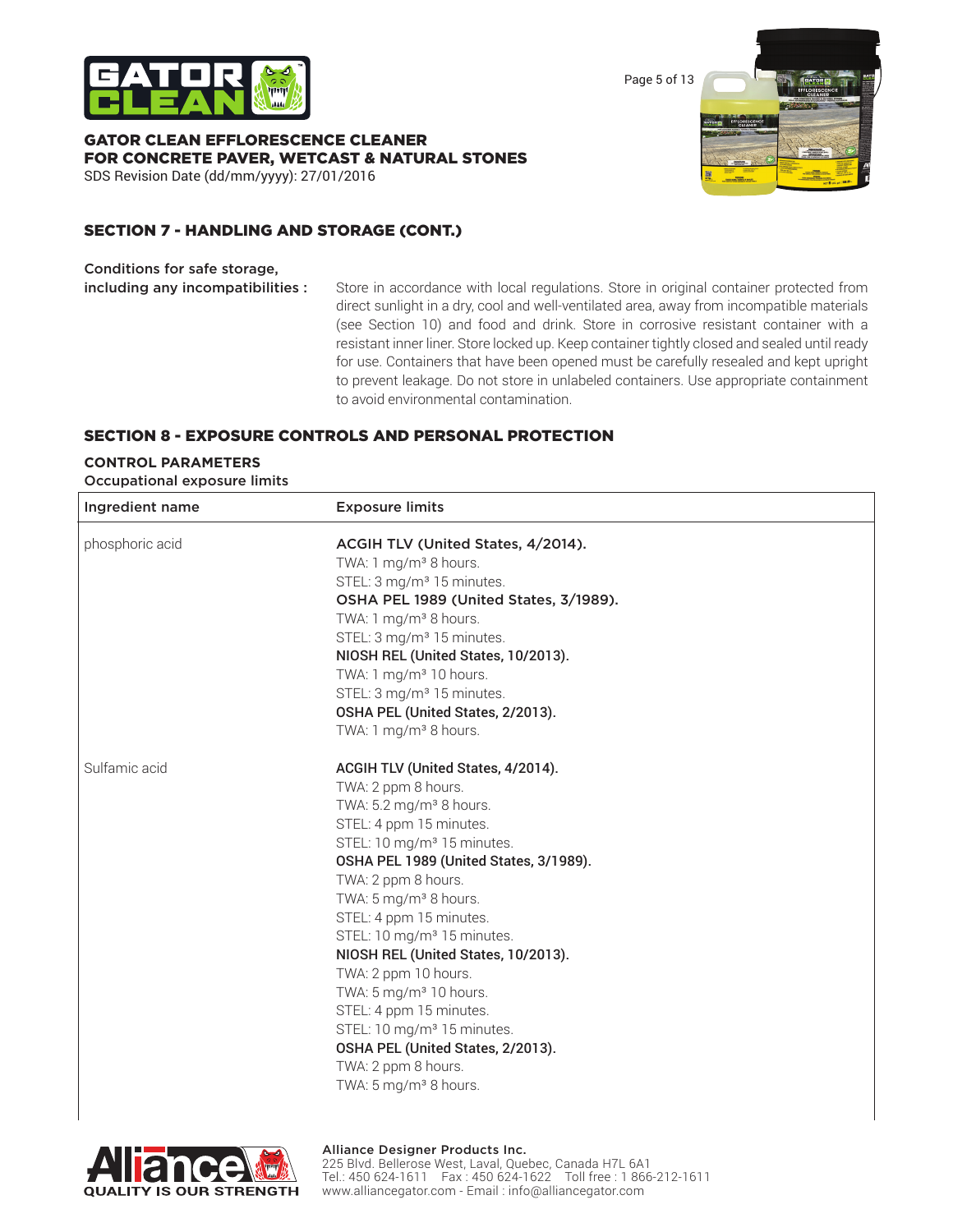

Page 6 of 13

# GATOR CLEAN EFFLORESCENCE CLEANER FOR CONCRETE PAVER, WETCAST & NATURAL STONES





### SECTION 8 - EXPOSURE CONTROLS AND PERSONAL PROTECTION (CONT.)

Appropriate engineering controls : If user operations generate dust, fumes, gas, vapor or mist, use process enclosures, local exhaust ventilation or other engineering controls to keep worker exposure to airborne contaminants below any recommended or statutory limits. Environmental exposure **controls :** Emissions from ventilation or work process equipment should be checked to ensure they comply with the requirements of environmental protection legislation. In some cases, fume scrubbers, filters or engineering modifications to the process equipment will be necessary to reduce emissions to acceptable levels.

### **INDIVIDUAL PROTECTION MEASURES**

| Hygiene measures :      | Wash hands, forearms and face thoroughly after handling chemical products,<br>before eating, smoking and using the lavatory and at the end of the working period.<br>Appropriate techniques should be used to remove potentially contaminated clothing.<br>Wash contaminated clothing before reusing. Ensure that eyewash stations and safety<br>showers are close to the workstation location.                                                                                                                                                                                                                      |
|-------------------------|----------------------------------------------------------------------------------------------------------------------------------------------------------------------------------------------------------------------------------------------------------------------------------------------------------------------------------------------------------------------------------------------------------------------------------------------------------------------------------------------------------------------------------------------------------------------------------------------------------------------|
| Eye/face protection :   | Safety eyewear complying with an approved standard should be used when a risk<br>assessment indicates this is necessary to avoid exposure to liquid splashes, mists,<br>gases or dusts. If contact is possible, the following protection should be worn, unless<br>the assessment indicates a higher degree of protection: chemical splash goggles and/<br>or face shield. If inhalation hazards exist, a full-face respirator may be required instead.                                                                                                                                                              |
| <b>SKIN PROTECTION</b>  |                                                                                                                                                                                                                                                                                                                                                                                                                                                                                                                                                                                                                      |
| Hand protection :       | Chemical-resistant, impervious gloves complying with an approved standard should be<br>worn at all times when handling chemical products if a risk assessment indicates this<br>is necessary. Considering the parameters specified by the glove manufacturer, check<br>during use that the gloves are still retaining their protective properties. It should be noted<br>that the time to breakthrough for any glove material may be different for different glove<br>manufacturers. In the case of mixtures, consisting of several substances, the protection<br>time of the gloves cannot be accurately estimated. |
| <b>Body protection:</b> | Personal protective equipment for the body should be selected based on the task being<br>performed and the risks involved and should be approved by a specialist before handling<br>this product.                                                                                                                                                                                                                                                                                                                                                                                                                    |
| Other skin protection : | Appropriate footwear and any additional skin protection measures should be selected<br>based on the task being performed and the risks involved and should be approved by a<br>specialist before handling this product.                                                                                                                                                                                                                                                                                                                                                                                              |
| Respiratory protection: | Use a properly fitted, air-purifying or air-fed respirator complying with an approved<br>standard if a risk assessment indicates this is necessary. Respirator selection must be<br>based on known or anticipated exposure levels, the hazards of the product and the safe<br>working limits of the selected respirator.                                                                                                                                                                                                                                                                                             |

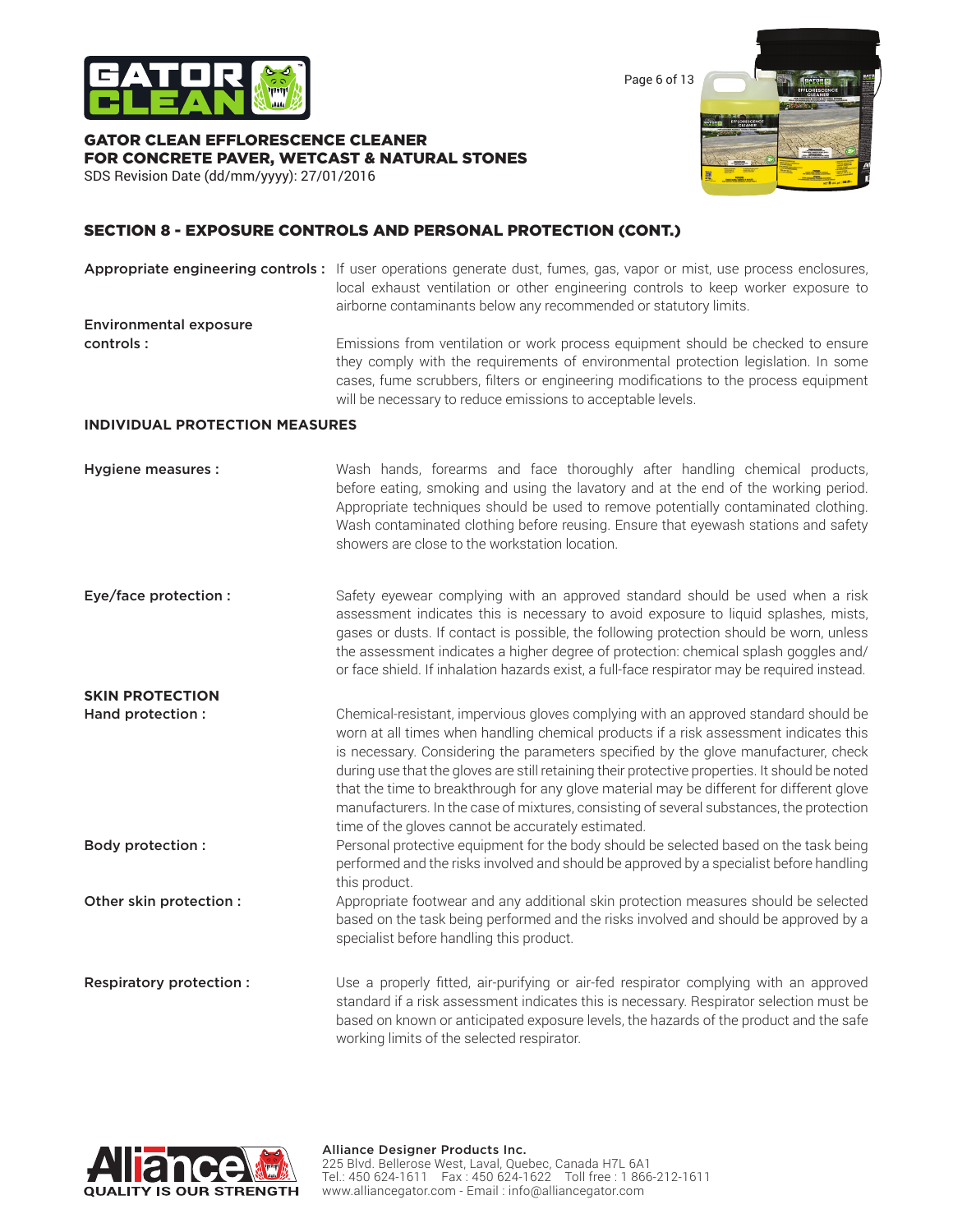

Page 7 of 13

### GATOR CLEAN EFFLORESCENCE CLEANER FOR CONCRETE PAVER, WETCAST & NATURAL STONES SDS Revision Date (dd/mm/yyyy): 27/01/2016



### SECTION 9 - PHYSICAL AND CHEMICAL PROPERTIES

| <b>APPEARANCE</b>    |                                        |
|----------------------|----------------------------------------|
| Physical state:      | Liquid.                                |
| Colour:              | Yellow. Clear.                         |
| Odour:               | Not available.                         |
| pH:                  | 21                                     |
| Melting point :      | Not available.                         |
| Boiling point:       | 100°C (212°F)                          |
| Flash point :        | [Product does not sustain combustion.] |
| Evaporation rate:    | Not available.                         |
| Vapor pressure :     | Not available.                         |
| Vapor density:       | Not available.                         |
| Relative density:    | 1.06                                   |
| Solubility in water: | Not available.                         |
| Viscosity:           | Not available.                         |
| VOC:                 | Not available.                         |

### SECTION 10 - STABILITY AND REACTIVITY

| Reactivity:                | No specific test data related to reactivity available for this product or its ingredients.                                                 |  |  |
|----------------------------|--------------------------------------------------------------------------------------------------------------------------------------------|--|--|
| <b>Chemical stability:</b> | The product is stable.                                                                                                                     |  |  |
|                            | Possibility of hazardous reactions: Under normal conditions of storage and use, hazardous reactions will not occur.                        |  |  |
| Conditions to avoid:       | No specific data.                                                                                                                          |  |  |
| Incompatible materials:    | Reactive or incompatible with the following materials:<br>metals                                                                           |  |  |
|                            | Hazardous decomposition products : Under normal conditions of storage and use, hazardous decomposition products<br>should not be produced. |  |  |

### SECTION 11 - TOXICOLOGICAL INFORMATION

### INFORMATION ON TOXICOLOGICAL EFFECTS

| <b>ACUTE TOXICITY</b>                            |                   |                |             |                          |
|--------------------------------------------------|-------------------|----------------|-------------|--------------------------|
| <b>Product/ingredient name</b>                   | <b>Result</b>     | <b>Species</b> | Dose        | <b>Exposure</b>          |
| phosphoric acid                                  | LD50 Oral         | Rat:           | $1.25$ g/kg | $\overline{\phantom{a}}$ |
| Sulfamic acid                                    | LDLo Oral         | Human          | 430 mg/kg   |                          |
| <b>IRRITATION/CORROSION</b><br>Not available.    |                   |                |             |                          |
| <b>SENSITIZATION</b>                             |                   |                |             |                          |
| Mutagenicity                                     |                   |                |             |                          |
| <b>Product/ingredient name</b><br>Not available. | <b>Experiment</b> | <b>Result</b>  |             |                          |
| <b>CARCINOGENICITY</b>                           |                   |                |             |                          |
| <b>Product/ingredient name</b><br>$N + 1 = 1$    | <b>Result</b>     | <b>Species</b> | <b>Dose</b> | <b>Exposure</b>          |





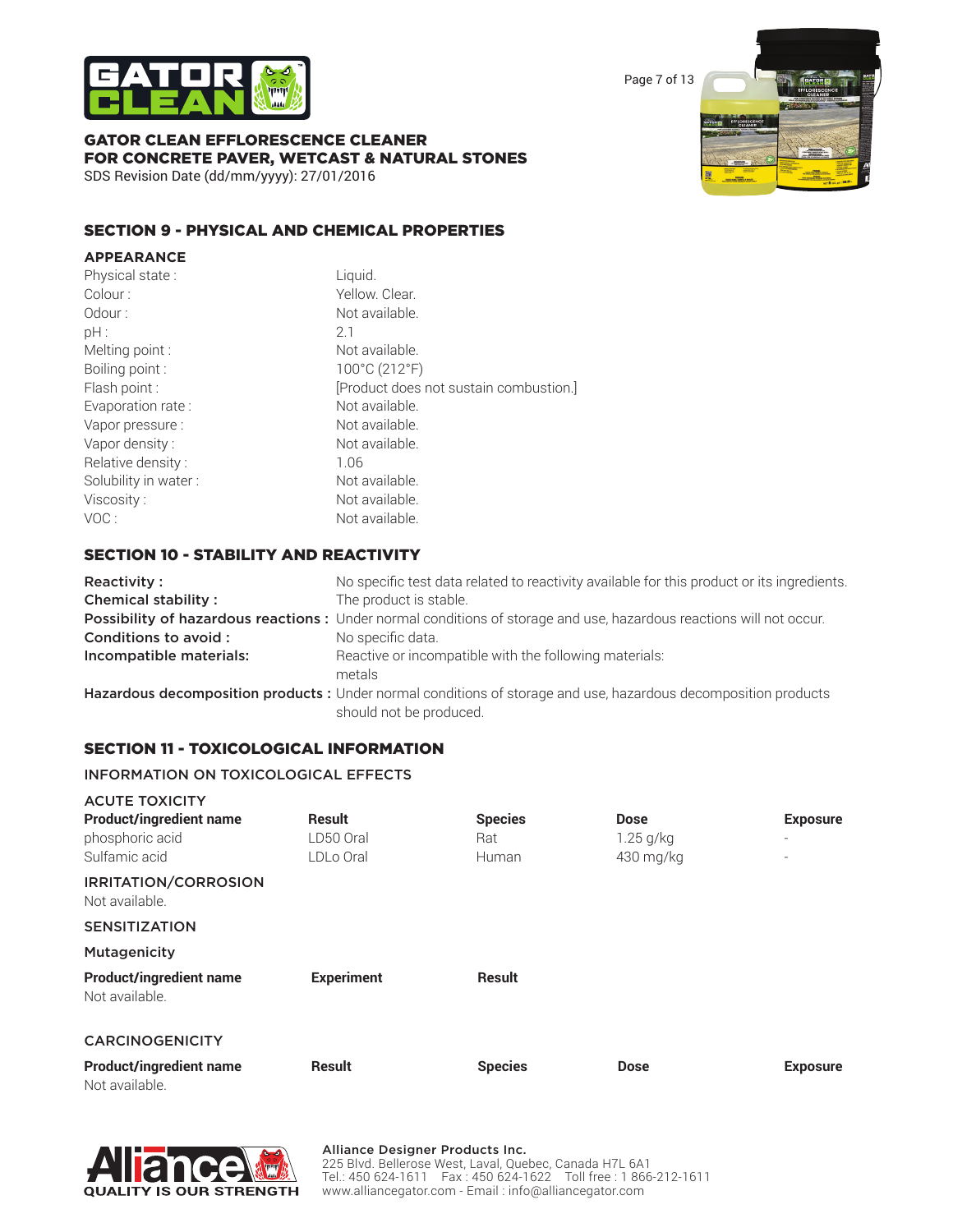

Page 8 of 13

GATOR CLEAN EFFLORESCENCE CLEANER FOR CONCRETE PAVER, WETCAST & NATURAL STONES SDS Revision Date (dd/mm/yyyy): 27/01/2016



### SECTION 11 - TOXICOLOGICAL INFORMATION (CONT.)

| <b>REPRODUCTIVE TOXICITY</b>                                                 |                             |                                                       |                                                                                                      |                |      |                 |
|------------------------------------------------------------------------------|-----------------------------|-------------------------------------------------------|------------------------------------------------------------------------------------------------------|----------------|------|-----------------|
| Product/ingredient name                                                      | <b>Maternal</b><br>toxicity | <b>Fertility</b>                                      | Development<br>toxin                                                                                 | <b>Species</b> | Dose | <b>Exposure</b> |
| Not available.                                                               |                             |                                                       |                                                                                                      |                |      |                 |
| <b>TERATOGENICITY</b>                                                        |                             |                                                       |                                                                                                      |                |      |                 |
| Not available.                                                               |                             |                                                       |                                                                                                      |                |      |                 |
| SPECIFIC TARGET ORGAN TOXICITY (SINGLE EXPOSURE)                             |                             |                                                       |                                                                                                      |                |      |                 |
| Not available.                                                               |                             |                                                       |                                                                                                      |                |      |                 |
| SPECIFIC TARGET ORGAN TOXICITY (REPEATED EXPOSURE)                           |                             |                                                       |                                                                                                      |                |      |                 |
| <b>Name</b>                                                                  | <b>Category</b>             | <b>Route of exposure</b>                              | <b>Target organs</b>                                                                                 |                |      |                 |
| Not available.                                                               |                             |                                                       |                                                                                                      |                |      |                 |
| <b>ASPIRATION HAZARD</b>                                                     |                             |                                                       |                                                                                                      |                |      |                 |
| <b>Name</b>                                                                  | <b>Result</b>               |                                                       |                                                                                                      |                |      |                 |
| Not available.                                                               |                             |                                                       |                                                                                                      |                |      |                 |
| POTENTIAL ACUTE HEALTH EFFECTS                                               |                             |                                                       |                                                                                                      |                |      |                 |
| Eye contact<br><b>Inhalation</b><br>Skin contact<br>Ingestion                | t.<br>÷<br>÷<br>÷           | Causes serious eye damage.<br>Causes severe burns.    | No known significant effects or critical hazards.<br>Corrosive to the digestive tract. Causes burns. |                |      |                 |
| SYMPTOMS RELATED TO THE PHYSICAL, CHEMICAL AND TOXICOLOGICAL CHARACTERISTICS |                             |                                                       |                                                                                                      |                |      |                 |
| Eye contact                                                                  | ÷                           | pain<br>watering<br>redness                           | Adverse symptoms may include the following:                                                          |                |      |                 |
| <b>Inhalation</b>                                                            | ÷                           | No specific data.                                     |                                                                                                      |                |      |                 |
| Skin contact                                                                 | ÷                           | pain or irritation<br>redness<br>blistering may occur | Adverse symptoms may include the following:                                                          |                |      |                 |
| Ingestion                                                                    | ÷                           | stomach pains                                         | Adverse symptoms may include the following:                                                          |                |      |                 |

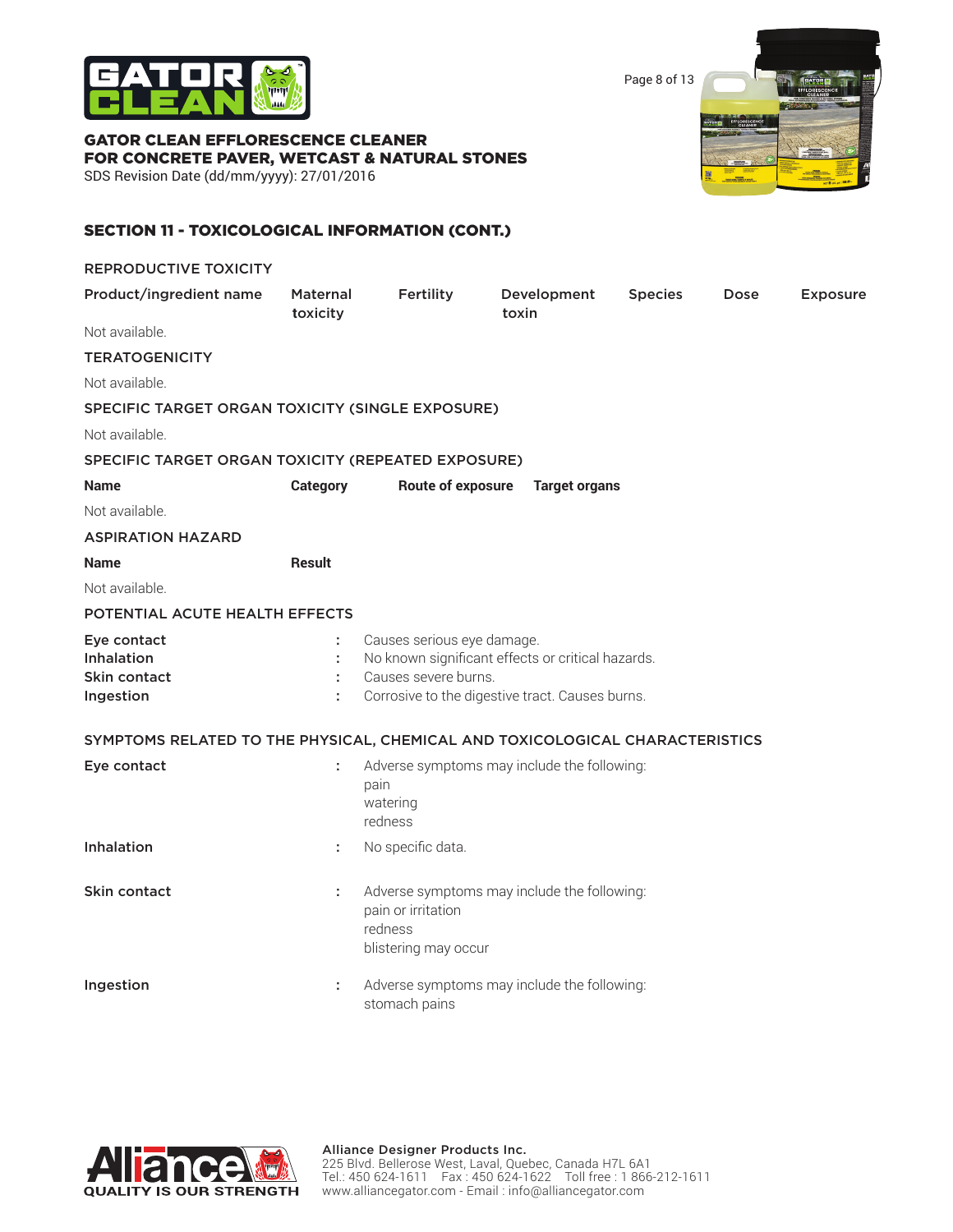

Page 9 of 13

# GATOR CLEAN EFFLORESCENCE CLEANER FOR CONCRETE PAVER, WETCAST & NATURAL STONES

SDS Revision Date (dd/mm/yyyy): 27/01/2016

### SECTION 11 - TOXICOLOGICAL INFORMATION (CONT.)

DELAYED AND IMMEDIATE EFFECTS AND ALSO CHRONIC EFFECTS FROM SHORT AND LONG TERM EXPOSURE

### **SHORT TERM EXPOSURE**

| <b>Potential immediate effects</b> | Not available.   |
|------------------------------------|------------------|
| <b>Potential delayed effects</b>   | : Not available. |

### **LONG TERM EXPOSURE**

| Potential immediate effects      | Not available. |
|----------------------------------|----------------|
| <b>Potential delayed effects</b> | Not available. |

### **POTENTIAL CHRONIC HEALTH EFFECTS**

| General                      | No known significant effects or critical hazards. |
|------------------------------|---------------------------------------------------|
| Carcinogenicity              | No known significant effects or critical hazards. |
| Mutagenicity                 | No known significant effects or critical hazards. |
| Teratogenicity               | No known significant effects or critical hazards. |
| <b>Developmental effects</b> | No known significant effects or critical hazards. |
| <b>Fertility effects</b>     | No known significant effects or critical hazards. |
|                              |                                                   |

### NUMERICAL MEASURES OF TOXICITY

#### ACUTE TOXICITY ESTIMATES

Not available.

### SECTION 12 - ECOLOGICAL INFORMATION

#### **TOXICITY**

| Product/ingredientname | Result                              | <b>Species</b>                           | <b>Exposure</b> |
|------------------------|-------------------------------------|------------------------------------------|-----------------|
| phosphoric acid        | Acute EC50 105 ppm Fresh water      | Daphnia - Daphnia magna                  | 48 hours        |
|                        | Acute LC50 60 ppm Fresh water       | Fish - Lepomis macrochirus               | 96 hours        |
| Sulfamic acid          | Acute LC50 180000 µg/l Marine water | Crustaceans - Carcinus maenas -<br>Adult | 48 hours        |
|                        | Acute LC50 72 ppm Fresh water       | Fish - Gambusia affinis - Adult          | 96 hours        |

### PERSISTENCE AND DEGRADABILITY

Not available.

### BIOACCUMULATIVE POTENTIAL

| Product/ingredient name | Log <sub>pow</sub> | <b>BCL</b> |            |
|-------------------------|--------------------|------------|------------|
| Sulfamic                |                    |            | <b>ION</b> |

#### MOBILITY IN SOIL

Other adverse effects : No known significant effects or critical hazards.



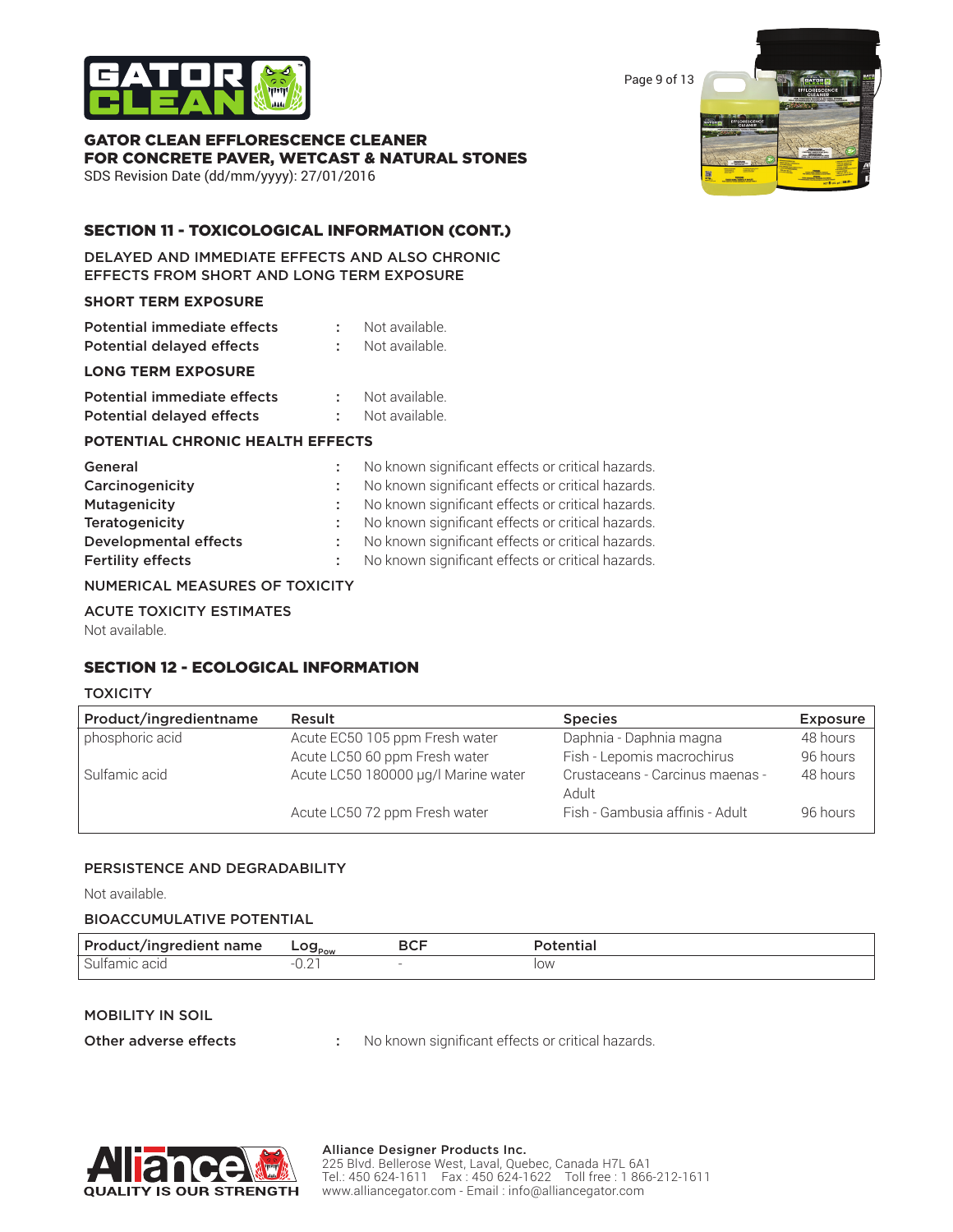

GATOR CLEAN EFFLORESCENCE CLEANER FOR CONCRETE PAVER, WETCAST & NATURAL STONES SDS Revision Date (dd/mm/yyyy): 27/01/2016

### SECTION 13 - DISPOSAL CONSIDERATIONS

**Disposal methods** : The generation of waste should be avoided or minimized wherever possible. Disposal of this product, solutions and any by-products should at all times comply with the requirements of environmental protection and waste disposal legislation and any regional local authority requirements. Dispose of surplus and non-recyclable products via a licensed waste disposal contractor. Waste should not be disposed of untreated to the sewer unless fully compliant with the requirements of all authorities with jurisdiction. Waste packaging should be recycled. Incineration or landfill should only be considered when recycling is not feasible. This material and its container must be disposed of in a safe way. Care should be taken when handling emptied containers that have not been cleaned or rinsed out. Empty containers or liners may retain some product residues. Avoid dispersal of spilled material and runoff and contact with soil, waterways, drains and sewers.

### SECTION 14 - TRANPORT INFORMATION

|                                  | <b>DOT Classification</b>                                                                                                                                                                                                                                                   | <b>TDG Classification</b>                                                                                                                                                                                                                               | <b>IMDG</b>                                                            | <b>IATA</b>                                                                                                   |
|----------------------------------|-----------------------------------------------------------------------------------------------------------------------------------------------------------------------------------------------------------------------------------------------------------------------------|---------------------------------------------------------------------------------------------------------------------------------------------------------------------------------------------------------------------------------------------------------|------------------------------------------------------------------------|---------------------------------------------------------------------------------------------------------------|
| <b>UN number</b>                 | 3264                                                                                                                                                                                                                                                                        | 3264                                                                                                                                                                                                                                                    | 3264                                                                   | 3264                                                                                                          |
| <b>UN proper</b>                 |                                                                                                                                                                                                                                                                             |                                                                                                                                                                                                                                                         |                                                                        |                                                                                                               |
| shipping name                    | CORROSIVE<br>LIQUID, ACIDIC,<br>INORGANIC,<br>N.O.S.<br>(phosphoric acid,<br>Sulfamic acid)                                                                                                                                                                                 | CORROSIVE<br>LIQUID, ACIDIC,<br>INORGANIC,<br>N.O.S.<br>(phosphoric acid,<br>Sulfamic acid)                                                                                                                                                             | CORROSIVE<br>LIQUID, ACIDIC,<br>INORGANIC,<br>N.O.S.<br>Sulfamic acid) | CORROSIVE<br>LIQUID, ACIDIC,<br>INORGANIC,<br>N.O.S.<br>(phosphoric acid, (phosphoric acid,<br>Sulfamic acid) |
| <b>Transport</b>                 |                                                                                                                                                                                                                                                                             |                                                                                                                                                                                                                                                         |                                                                        |                                                                                                               |
| hazard class (es)                | 8                                                                                                                                                                                                                                                                           | 8                                                                                                                                                                                                                                                       | 8                                                                      | 8                                                                                                             |
| Packing group                    | Ш                                                                                                                                                                                                                                                                           | $\mathbf{  }$                                                                                                                                                                                                                                           | $\mathbf{  }$                                                          | $\mathbb{I}$                                                                                                  |
| Environmental                    |                                                                                                                                                                                                                                                                             |                                                                                                                                                                                                                                                         |                                                                        |                                                                                                               |
| hazards                          | No.                                                                                                                                                                                                                                                                         | No.                                                                                                                                                                                                                                                     | No.                                                                    | No.                                                                                                           |
| <b>Additional</b><br>information | <b>Reportable quantity</b><br>22675.7 lbs / 10294.<br>8 kg [2565.7 gal /<br>9712.1 L]<br>Package sizes<br>shipped in quantities<br>less than the<br>product reportable<br>quantity are not<br>subject to the RQ<br>(reportable quantity)<br>transportation<br>requirements. | <b>Remarks</b><br>TDG Proof of<br>Classification: In<br>accordance with<br>Part 2.2.1<br>(SOR/2014-152) of<br>the Transportation<br>of Dangerous<br>Goods Regulations,<br>we certify that the<br>classification of this<br>of the SDS date of<br>issue. |                                                                        |                                                                                                               |



#### Alliance Designer Products Inc.

225 Blvd. Bellerose West, Laval, Quebec, Canada H7L 6A1 Tel.: 450 624-1611 Fax : 450 624-1622 Toll free : 1 866-212-1611 www.alliancegator.com - Email : info@alliancegator.com

Page 10 of 13

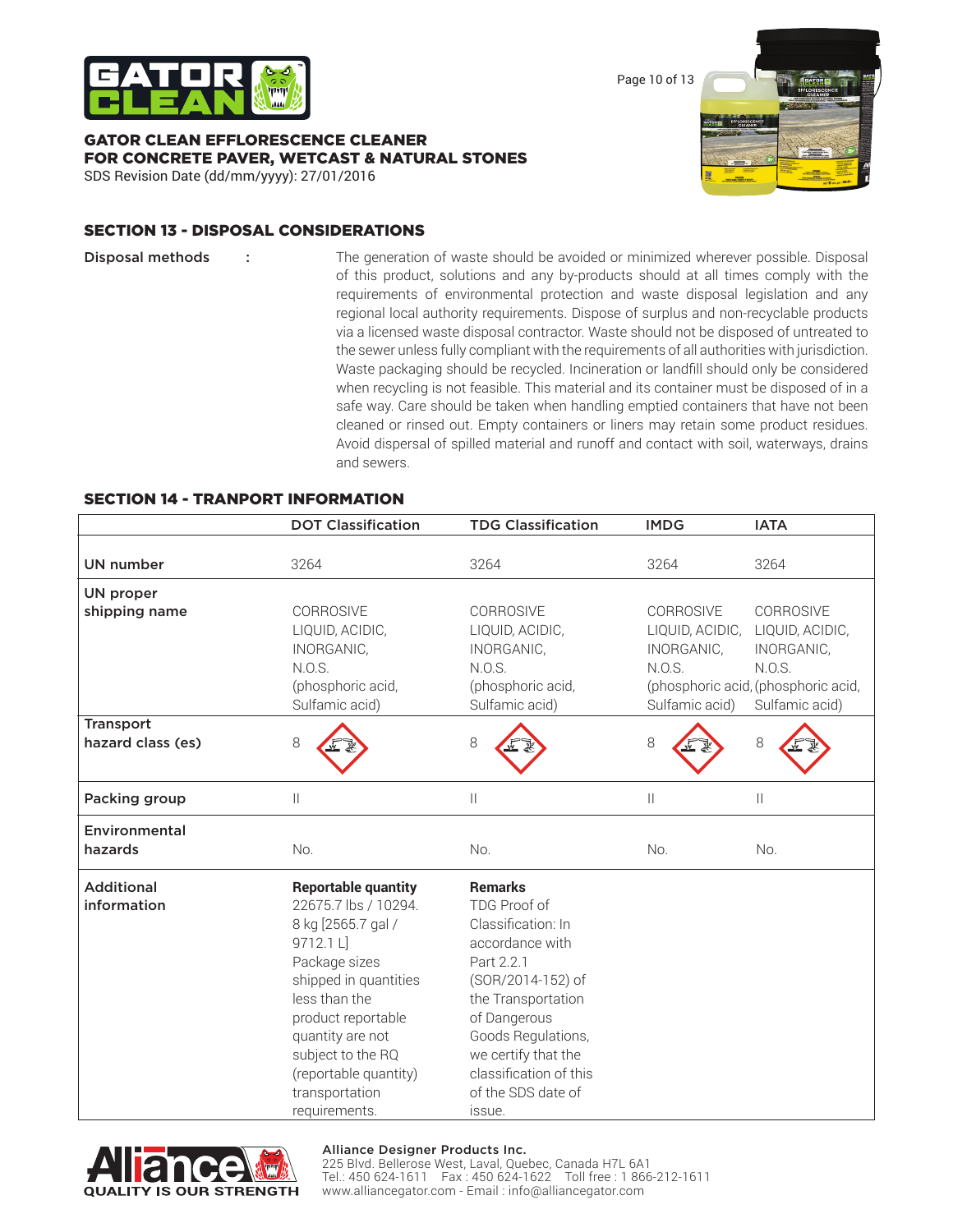

Page 11 of 13

# GATOR CLEAN EFFLORESCENCE CLEANER FOR CONCRETE PAVER, WETCAST & NATURAL STONES

SDS Revision Date (dd/mm/yyyy): 27/01/2016

### SECTION 14 - TRANPORT INFORMATION (CONT.)

Special precautions for user : Transport within user's premises: always transport in closed containers that are upright and secure. Ensure that persons transporting the product know what to do in the event of an accident or spillage.

**Transport in bulk according : Not available.** to Annex II of MARPOL 73/78 and the IBC Code

### SECTION 15 - REGULATORY INFORMATION

#### CALIFORNIA PROP. 65 Not available.

| Product/ingredient name                                                                                                                                                                                                          | Cancer | Reproductive                                                                                                                                                                   | No significant<br>risk level | Maximum acceptable<br>dosage level     |  |
|----------------------------------------------------------------------------------------------------------------------------------------------------------------------------------------------------------------------------------|--------|--------------------------------------------------------------------------------------------------------------------------------------------------------------------------------|------------------------------|----------------------------------------|--|
|                                                                                                                                                                                                                                  |        |                                                                                                                                                                                |                              |                                        |  |
| U.S. Federal regulations                                                                                                                                                                                                         |        |                                                                                                                                                                                |                              |                                        |  |
| United States inventory (TSCA 8b) :                                                                                                                                                                                              |        | All components are listed or exempted.<br>Clean Water Act (CWA) 311: phosphoric acid;<br>Sulfamic acid<br>Clean Air Act (CAA) 112 regulated toxic substances:<br>Sulfamic acid |                              |                                        |  |
| Clean Air Act Section 112(b) Hazardous Air Pollutants (HAPs)<br><b>Clean Air Act Section 602 Class I Substances</b><br><b>Clean Air Act Section 602 Class II Substances</b><br><b>DEA List I Chemicals (Precursor Chemicals)</b> |        |                                                                                                                                                                                | ٠                            | Not listed<br>Not listed<br>Not listed |  |
| <b>DEA List II Chemicals (Essential Chemicals)</b>                                                                                                                                                                               |        |                                                                                                                                                                                |                              | Not listed                             |  |

### SARA 302/304

### COMPOSITION/INFORMATION ON INGREDIENTS

|               |              |            | SARA 302 TPQ |           | <b>SARA 304 RQ</b> |           |
|---------------|--------------|------------|--------------|-----------|--------------------|-----------|
| <b>Name</b>   | %            | <b>EHS</b> | (lbs)        | (gallons) | (lbs)              | (gallons) |
| Sulfamic acid | $\geq 3 - 5$ | Yes.       | 1000         | 85.       | 1000               | 85.7      |

SARA 311/312

**SARA 304 RQ : 22675.7 lbs / 10294.8 kg [2565.7 gal / 9712.1 L]** 

**Classification :** Reactive

Immediate (acute) health hazard



#### Alliance Designer Products Inc.

225 Blvd. Bellerose West, Laval, Quebec, Canada H7L 6A1 Tel.: 450 624-1611 Fax : 450 624-1622 Toll free : 1 866-212-1611 www.alliancegator.com - Email : info@alliancegator.com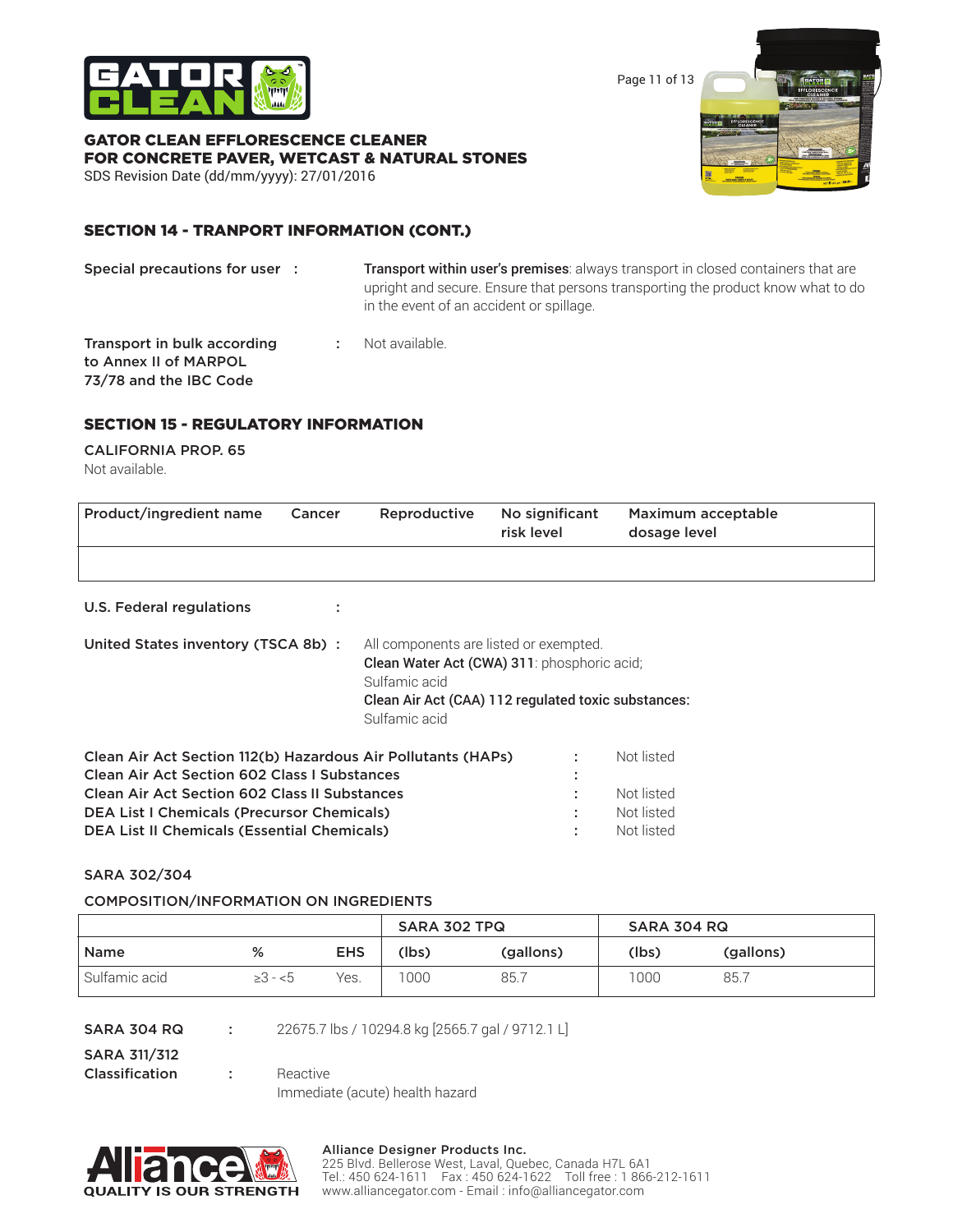

Page 12 of 13

### GATOR CLEAN EFFLORESCENCE CLEANER FOR CONCRETE PAVER, WETCAST & NATURAL STONES SDS Revision Date (dd/mm/yyyy): 27/01/2016



### SECTION 15 - REGULATORY INFORMATION (CONT.)

### COMPOSITION/INFORMATION ON INGREDIENTS

|                 |                 |     | of pressure |     | (acute)<br>health<br>hazard | (chronic)<br>health<br>hazard |
|-----------------|-----------------|-----|-------------|-----|-----------------------------|-------------------------------|
| phosphoric acid | $\geq$ 10 - <25 | No. | Νo          | Yes | Yes                         | No                            |
| Sulfamic acid   | $>3 - 5$        | Yes | Νo          | No  | Yes                         | No                            |

| <b>SARA 31.</b> |  |
|-----------------|--|
|-----------------|--|

|                                    | Product name  | CAS number | %            |  |
|------------------------------------|---------------|------------|--------------|--|
| Form R - Reporting<br>requirements | Sulfamic acid | 7697-37-2  | $\geq 3 - 5$ |  |
| Supplier notification              | Sulfamic acid | 7697-37-2  | $\geq 3 - 5$ |  |

SARA 313 notifications must not be detached from the SDS and any copying and redistribution of the SDS shall include copying and redistribution of the notice attached to copies of the SDS subsequently redistributed.

### STATE REGULATIONS

| <b>Massachusetts</b> | ÷. | The following components are listed: phosphoric acid; Sulfamic acid |
|----------------------|----|---------------------------------------------------------------------|
| New York             |    | The following components are listed: Phosphoric acid; Sulfamic acid |
| <b>New Jersey</b>    |    | The following components are listed: phosphoric acid; Sulfamic acid |
| Pennsylvania         |    | The following components are listed: phosphoric acid; Sulfamic acid |

### INTERNATIONAL LISTS

| Australia | All components are listed or exempted. |
|-----------|----------------------------------------|
| Canada    | All components are listed or exempted. |
| Europe    | All components are listed or exempted. |

### SECTION 16 -OTHER INFORMATION

HAZARDOUS MATERIAL INFORMATION SYSTEM (U.S.A.)



The customer is responsible for determining the PPE code for this material.